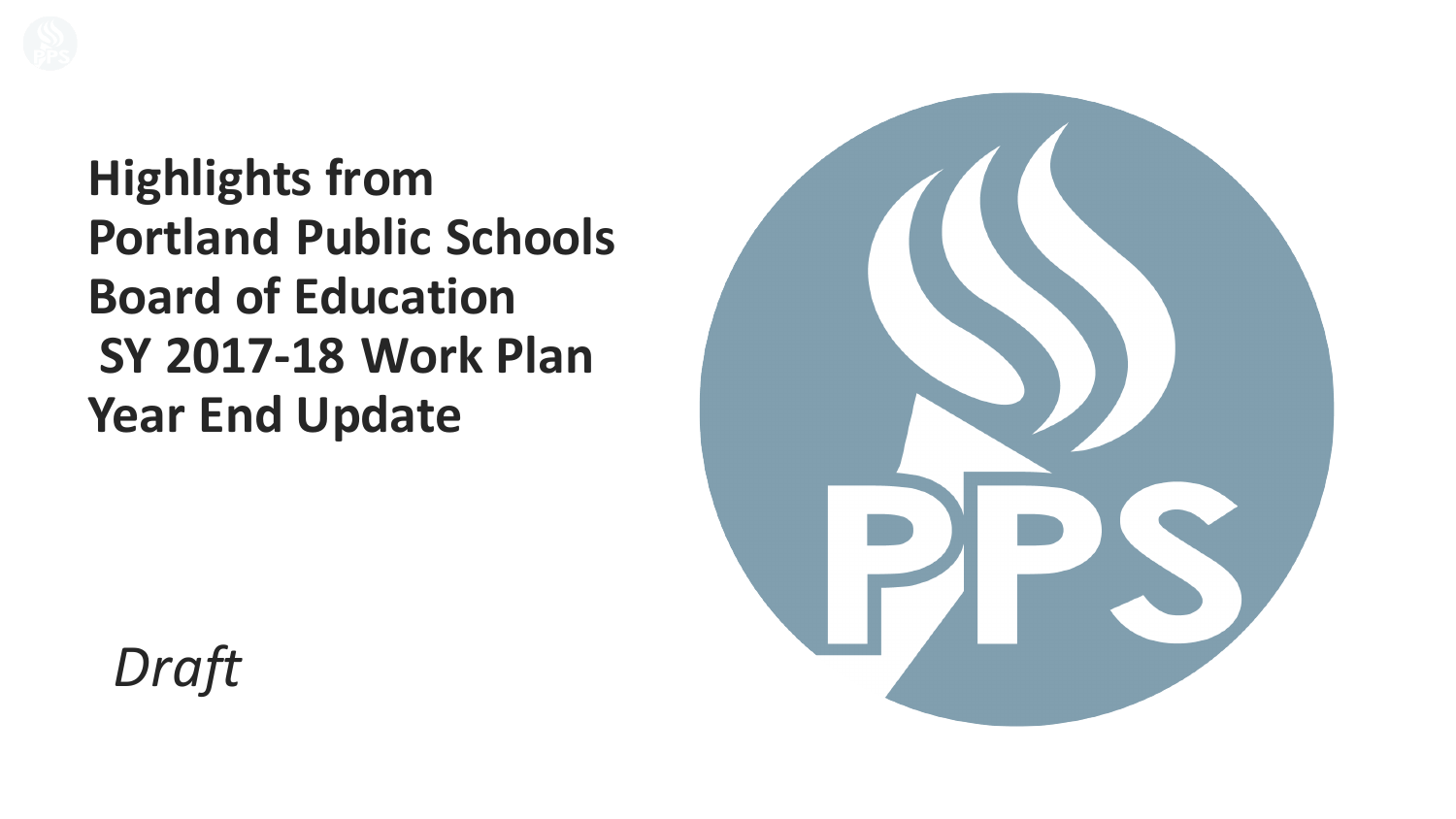

### Context

• What: 

A) Develop a work plan to prioritize and guide the Board of Education's SY2017-18 's work

B) Build a long-term, sustainable planning template and scorecard for the board's work

- Why:
	- A) Organize our work
	- B) Collectively understand our priorities
	- C) Clearly define the Board's role and action
	- D)Tracking our progress along the way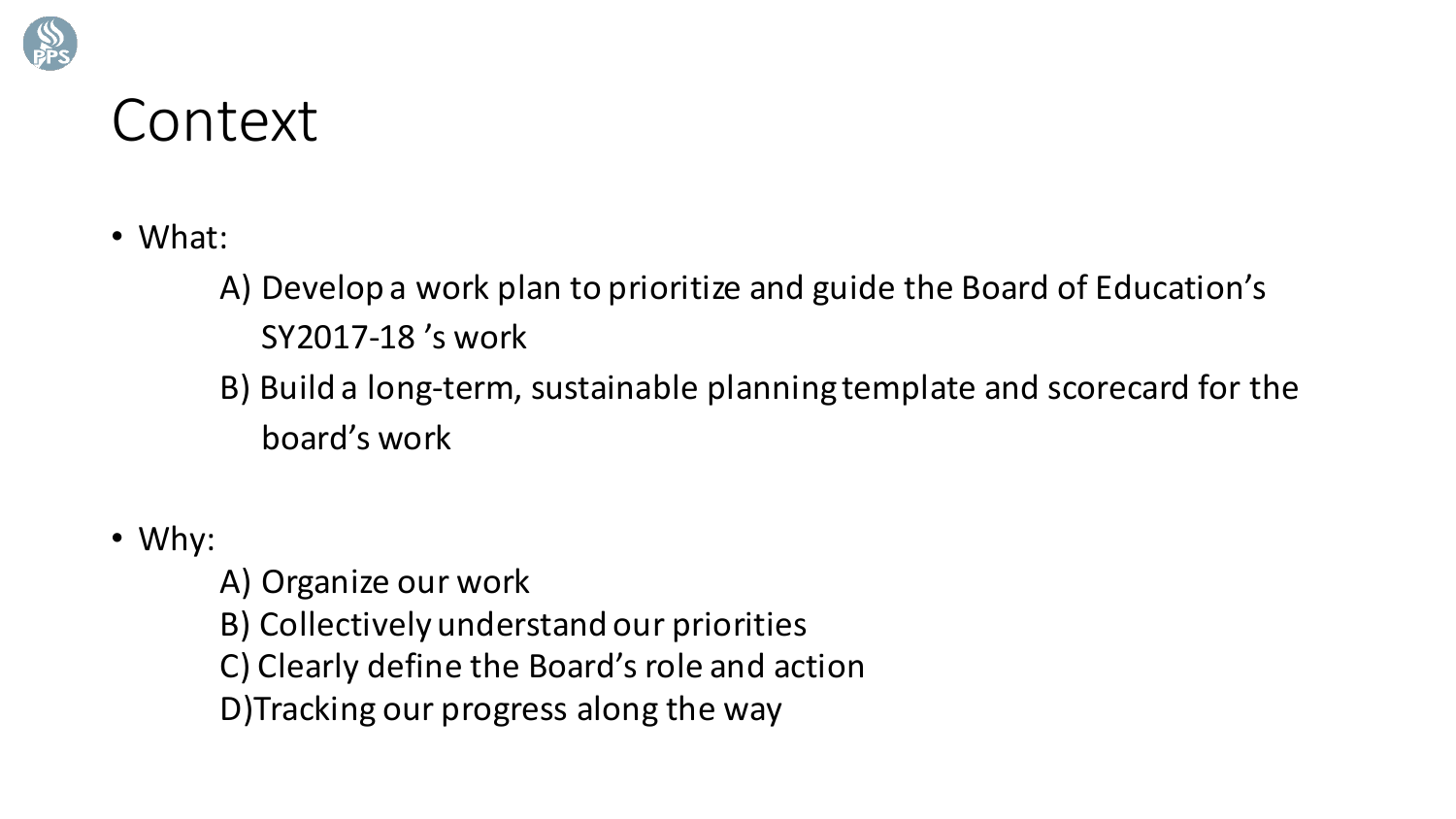

## Strategic Imperatives

- 1. District Staff Leadership: Hire, manage, evaluate Superintendent
- School Board Leadership: student focused, accountable, transparent, effective and professional operations
- 3. Strategic Plan Development
- 4. Support Student Success: ensure students are ready for college, career and life
- 5. Healthy, Safe, Modern and Accessible Schools
- 6. Align Resources to Support PPS Schools and Students; Financial and Performance Accountability
- Support PPS workforce talent planning, compensation, supports and accountability
- 8. Operational Excellence

# Strategic Foundations

- 1. Strengthen School & Community Relationships
- 2. Effective work plans for board and board committees
- 3. Operating protocols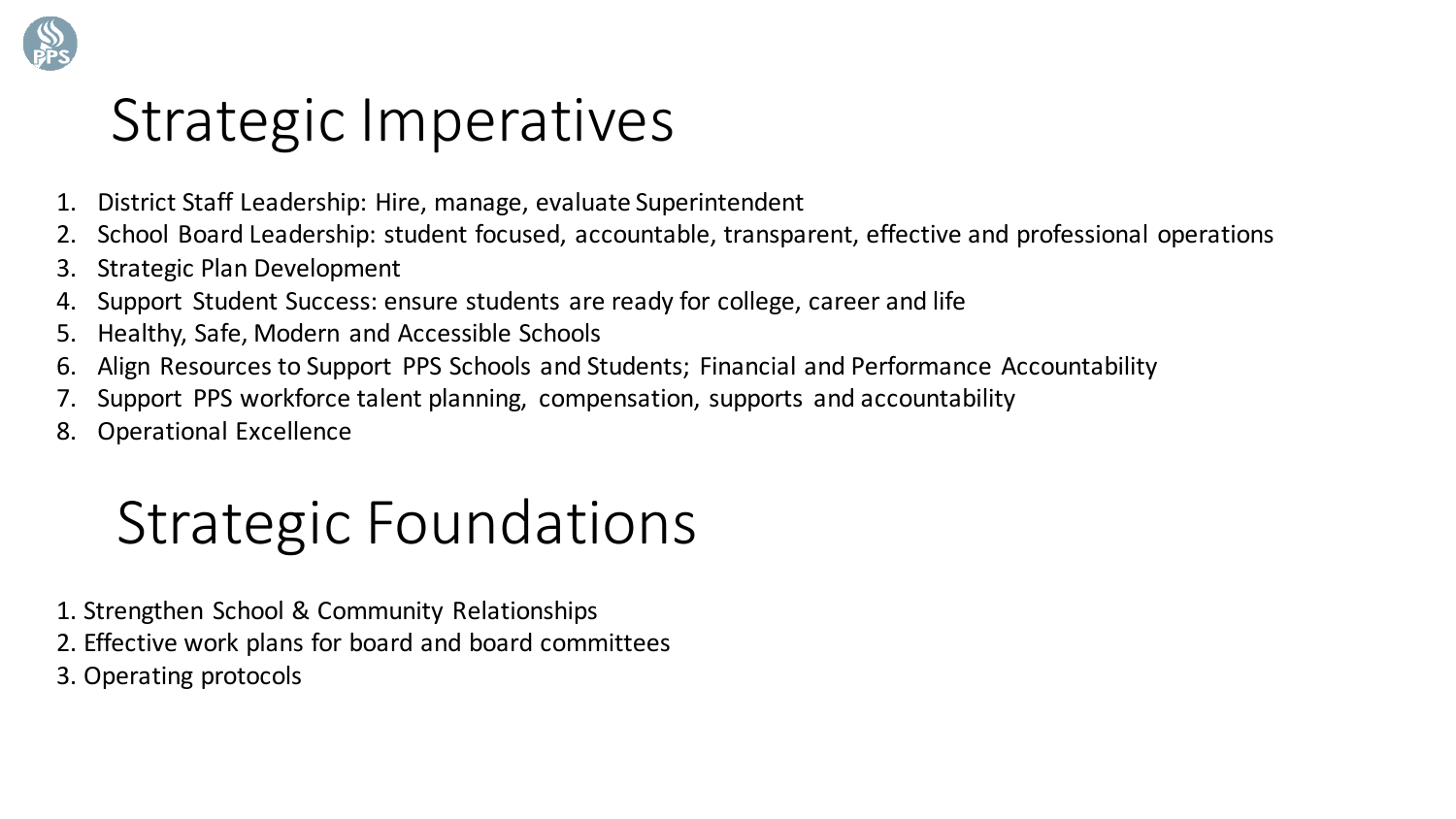

## Workplan Structure

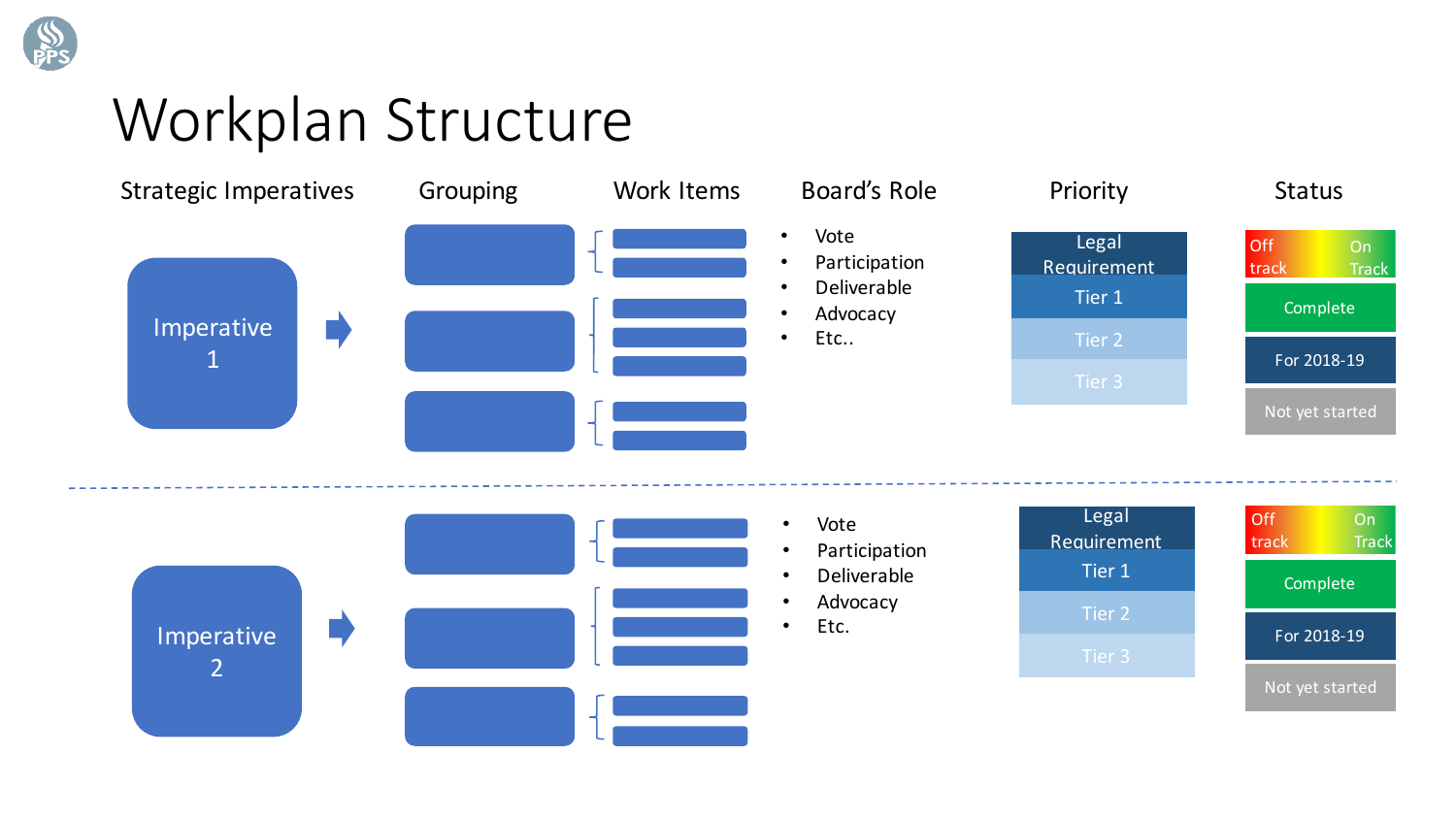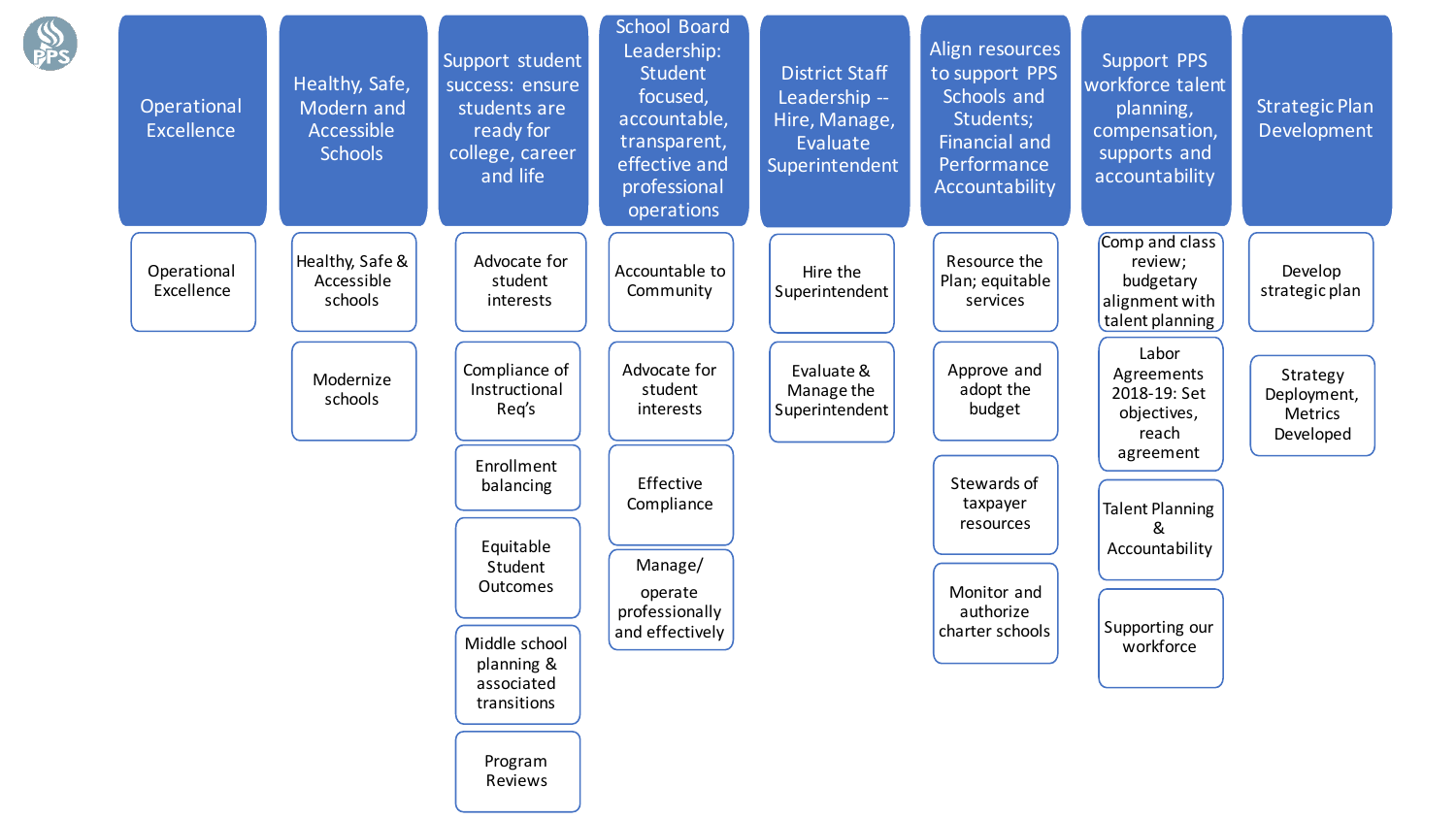

#### **Leadership**

 $\checkmark$  Hired Superintendent before school started; evaluation instrument created

 $\checkmark$  School Board – board meeting changes to be more accessible (interpreters, in schools, work plan developed, public comment protocols, legal counsel at board table)

### **Safe, Healthy, Modernized Schools**

- $\checkmark$  Opened three rebuilt/modernized schools Roosevelt HS, Franklin HS, Faubion K-8
- $\checkmark$  Health & safety improvements underway across the district

 $\checkmark$  Kellogg masterplan and budget approved

 $\checkmark$  Madison masterplan and budget approved, equitable facilities focused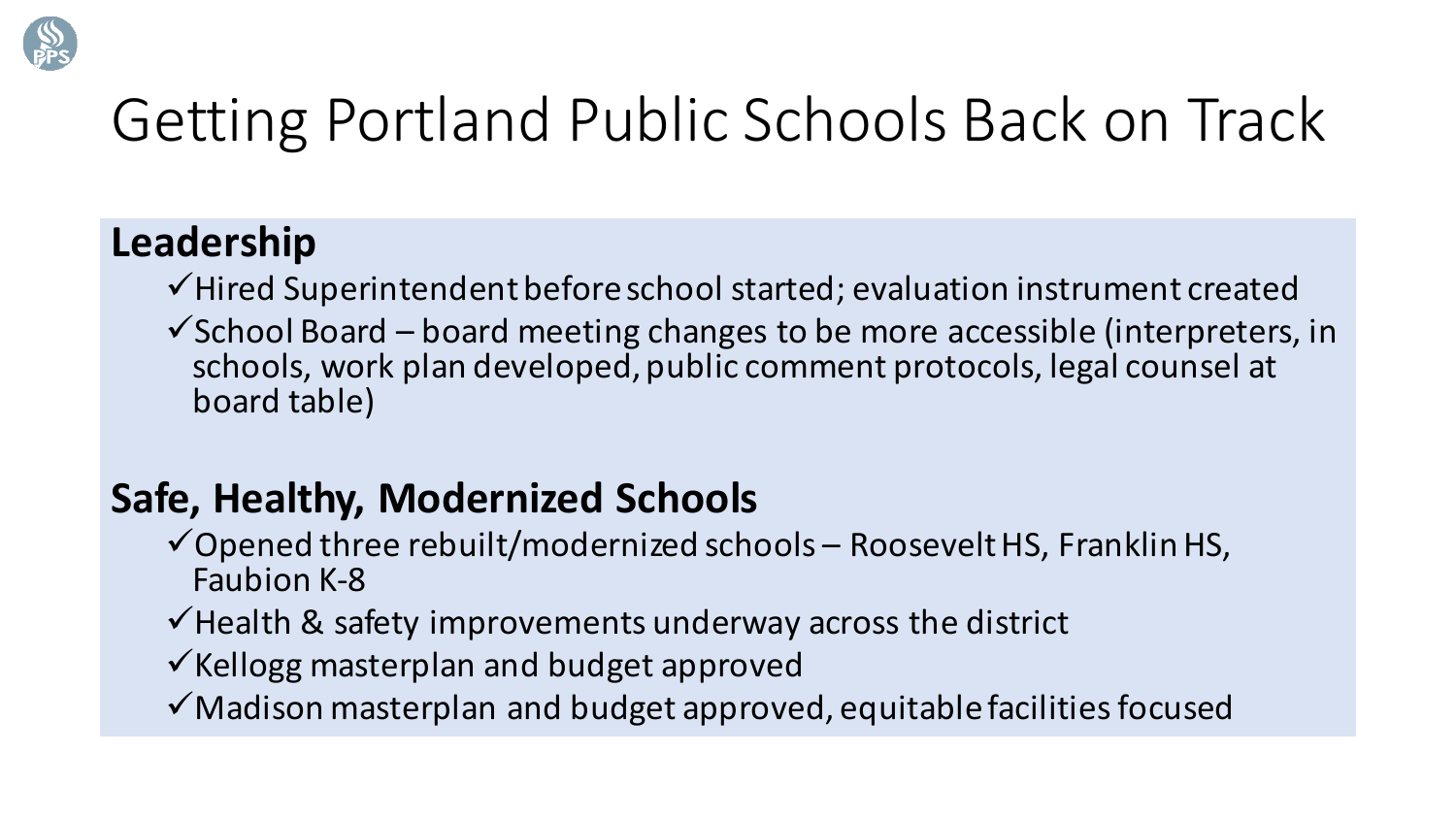

#### **More Equitable Schools**

- $\checkmark$  Two new middle schools created: Harriett Tubman + Roseway Heights, boundaries drawn, budgets approved, new RCP neighborhood school opening
- $\checkmark$  New more equitable staffing model for schools

#### **Labor Agreements Ratified**

 $\checkmark$  PAT, SEIU, PFSP, DCU, PAT Substitutes

### **Student Safety**

- $\checkmark$  Whitehurst/Scott investigation commissioned, delivered, implementation work beginning
- $\checkmark$  PPS Title IX & Sexual Harassment Policy adopted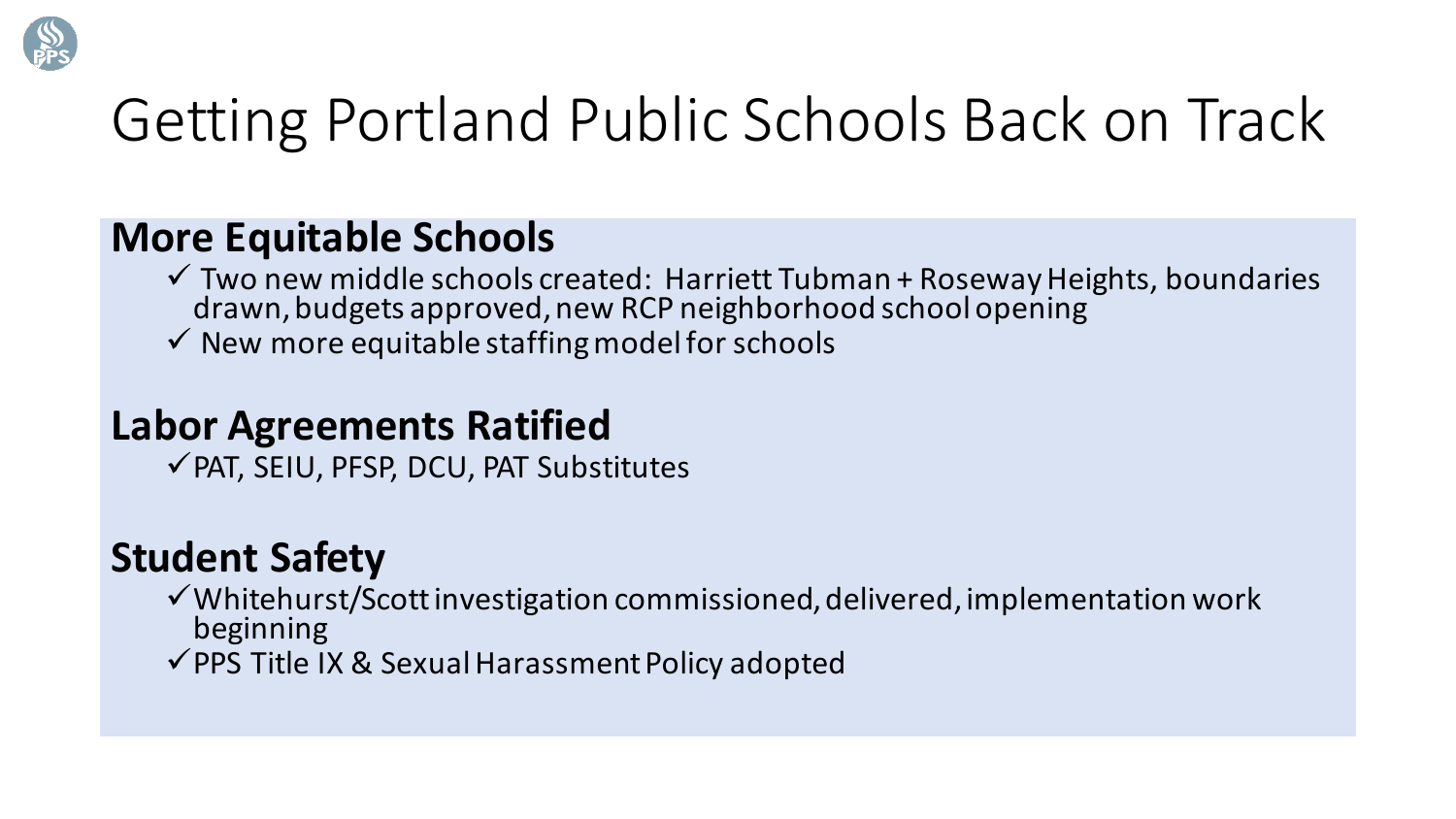

### **Accountability and Transparency**

- $\checkmark$  Diversification of legal representation
- $\checkmark$  Formal Complaint Policy rewritten and adopted
- $\checkmark$  Public Records Policy rewritten and adopted
- $\checkmark$  Conflict of Interest/Nepotism Policy adopted
- $\checkmark$  Focus on cost effectively resolving outstanding legal cases and issues
- $\checkmark$  2 new internal performance auditors included in the budget

### **Budget and Finance**

 $\checkmark$  2018-19 budget adopted; equitable staffing formula, student supports  $\checkmark$  Legislative local option revenue collection, HB4117